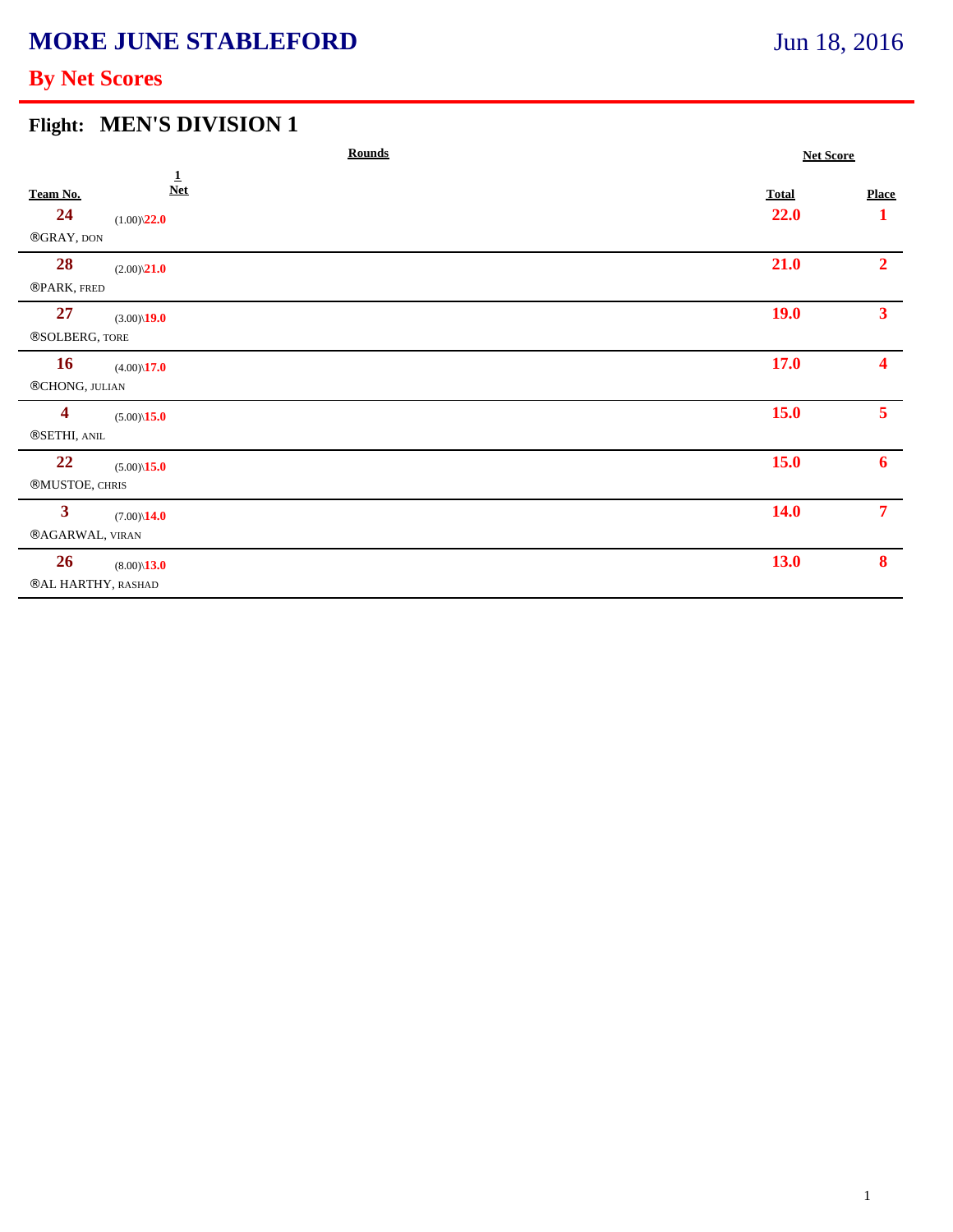# **MORE JUNE STABLEFORD**

### **By Net Scores**

#### **Flight: MEN'S DIVISION 2**

|                         | <b>Rounds</b>           |  |              | <b>Net Score</b> |  |
|-------------------------|-------------------------|--|--------------|------------------|--|
| Team No.                | $\mathbf{1}$<br>$Net$   |  | <b>Total</b> | <b>Place</b>     |  |
| 14                      | $(1.00)\sqrt{23.0}$     |  | 23.0         | $\mathbf{1}$     |  |
| ®G. SPROAT, JOHN        |                         |  |              |                  |  |
| <b>18</b>               | $(2.00)\sqrt{21.0}$     |  | 21.0         | 2 <sup>1</sup>   |  |
| ®OJEDA, ANTONIO         |                         |  |              |                  |  |
| $\boldsymbol{9}$        | $(3.00)\$ <b>18.0</b>   |  | <b>18.0</b>  | 3 <sup>1</sup>   |  |
| ®DUTTA, MITRANGSHU      |                         |  |              |                  |  |
| 15                      | $(3.00)\sqrt{18.0}$     |  | <b>18.0</b>  | $\blacktriangle$ |  |
| ®BORGES, ALEX           |                         |  |              |                  |  |
| 5                       | $(3.00)\sqrt{18.0}$     |  | <b>18.0</b>  | 5 <sup>1</sup>   |  |
| ®KAZDAL, RECEP          |                         |  |              |                  |  |
| 19                      | $(6.00)\$ <b>17.0</b>   |  | 17.0         | 6 <sup>1</sup>   |  |
|                         | ®CHAKRAVORTY, PRAVEER   |  |              |                  |  |
| 12                      | $(6.00)\$ <b>17.0</b>   |  | 17.0         | 7 <sup>7</sup>   |  |
| ®SANDA, CRISTIAN        |                         |  |              |                  |  |
| $\overline{2}$          | $(8.00)\backslash 15.0$ |  | 15.0         | 8                |  |
| ®SAPRE, NITIN           |                         |  |              |                  |  |
| $\overline{\mathbf{7}}$ | $(9.00)\$ <b>14.0</b>   |  | <b>14.0</b>  | 9 <sup>1</sup>   |  |
| ®STARKE, JOHN           |                         |  |              |                  |  |
| $\mathbf{1}$            | $(10.00)\$ <b>13.0</b>  |  | 13.0         | <b>10</b>        |  |
| ®SINGH, AJIT            |                         |  |              |                  |  |
| 13                      |                         |  | 11.0         | 11               |  |
| ®SINGH, RAVINDER        | $(11.00)\$ <b>11.0</b>  |  |              |                  |  |
|                         |                         |  |              |                  |  |